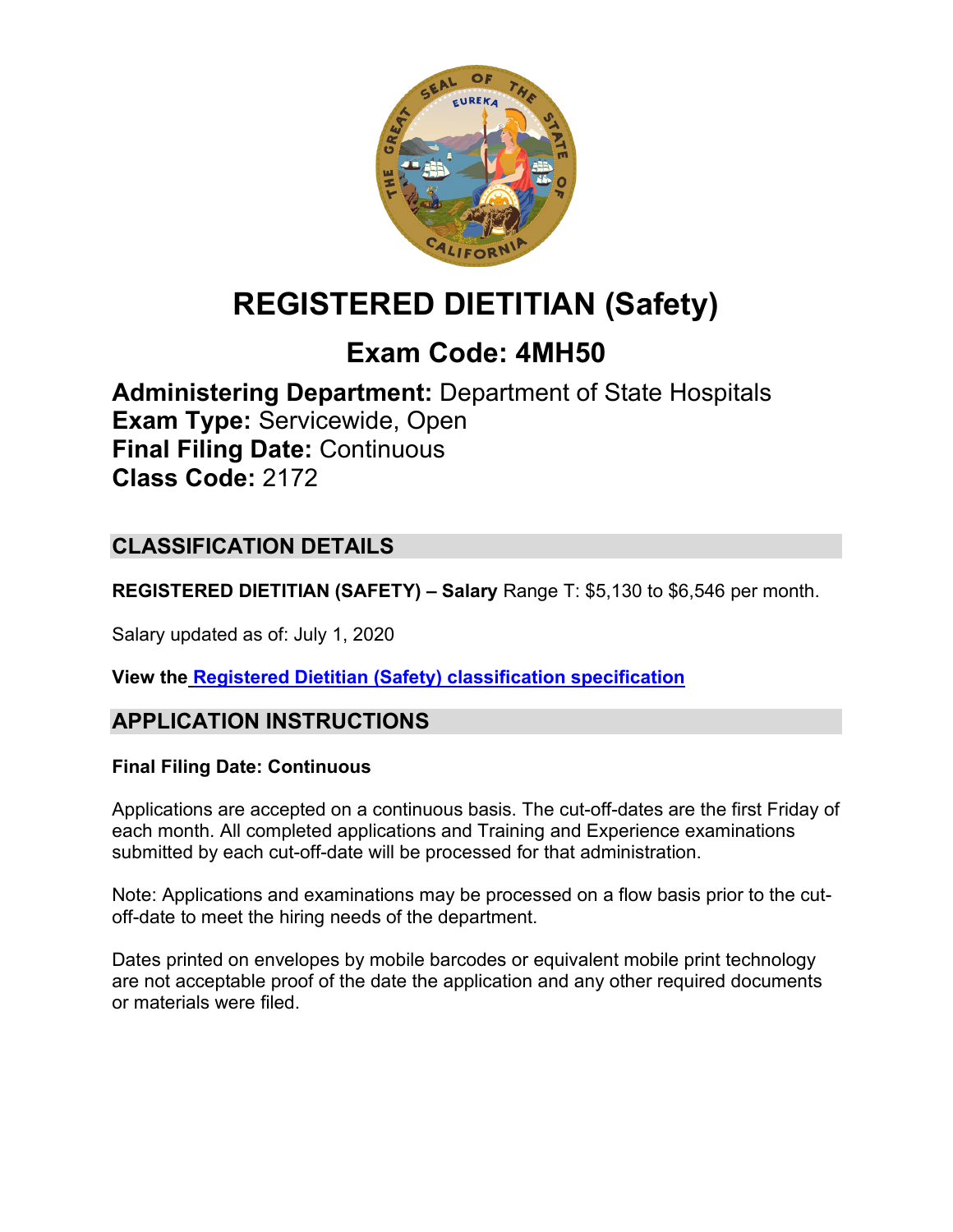#### **Who Should Apply**:

Applicants who meet the Minimum Qualifications as stated on this bulletin may apply for and take this examination. Once you have taken this examination, you may not retake it for **six (6)** months.

Unless otherwise stated on this bulletin, you must meet the Minimum Qualifications by the Final Filing Date or cut-off-date stated above.

#### **How to Apply**:

Applicants are required to submit an [Examination Application \(STD 678\),](https://jobs.ca.gov/pdf/std678.pdf) found at [www.calcareers.ca.gov,](http://www.calcareers.ca.gov/) either by mail, in person, or via email to the address listed below.

Once your application has been submitted, you must complete the **Training and Experience (T&E)** following the instructions below under, **Taking the Examination.**

Examination Services staff will screen each application. Applicants meeting the minimum qualifications will be admitted into the examination. **Applicants must submit the STD. 678 as well as the T&E. Failure to do so will result in a delay in the examination process.**

#### **The preferred method to apply is by emailing your STD 678 to:**

#### **[RegisteredDietitianSafety@dsh.ca.gov](mailto:RegisteredDietitianSafety@dsh.ca.gov)**

#### **Electronic signatures are acceptable.**

Indicate the Classification on your Examination Application (STD 678).

You may apply by mail or in person to:

Department of State Hospitals – Sacramento Attn: Selection Services Unit MS-14 1215 O Street Sacramento, CA 95814

In person hours: Monday through Friday, 8am to 5pm (excluding State holidays)

#### **Special Testing Arrangements:**

If you require assistance or alternative testing arrangements due to a disability, please contact the testing department listed in the Contact Information section of this bulletin.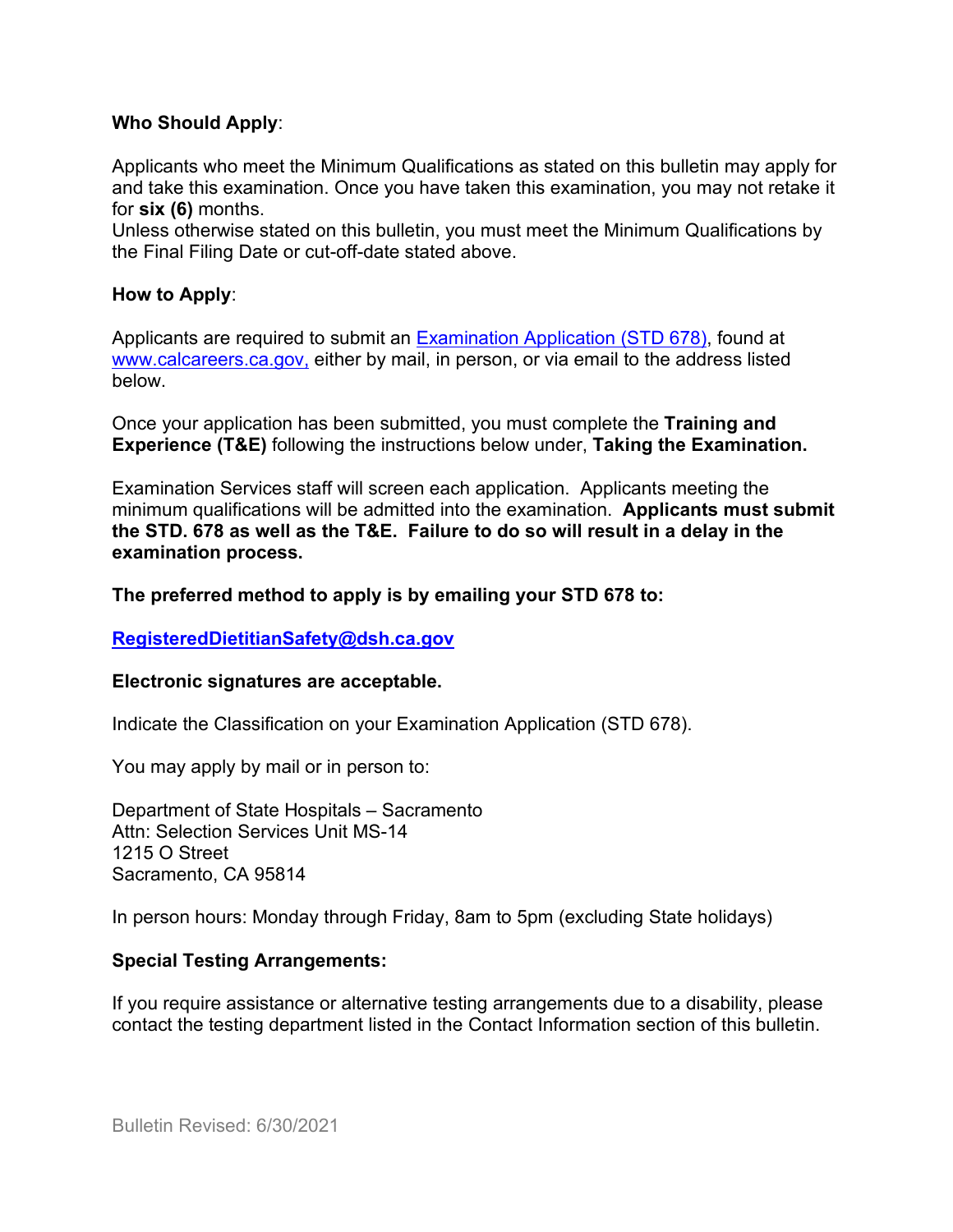#### **MINIMUM QUALIFICATIONS**

All applicants must meet the education and/or experience requirements as stated on this exam bulletin to be accepted into the examination. Part-time or full-time jobs, regardless of whether paid or volunteer positions, and inside or outside California state service will count toward experience.

Registered Dietitian with the Commission on Dietetic Registration of the American Dietetic Association. (Applicants with proof of eligibility to apply for registration will be admitted to the examination but must become registered to be eligible for appointment.)

#### **SPECIAL PERSONAL CHARACTERISTICS**

Willingness to work at State facilities with forensic clients or patients; willingness to work respectfully and courteously with forensic clients or patients; objective understanding of the problems of forensic clients or patients; tact; patience; ability to handle stressful situations; adaptable; flexible; able to work well independently; and able to work cooperatively within a team.

## **SPECIAL PHYSICAL CHARACTERISTICS**

Incumbents must possess and maintain sufficient strength, agility, and endurance to perform during physically, mentally, and emotionally stressful and emergency situations encountered on the job without endangering their own health and well-being or that of their fellow employees, the forensic clients or patients, or the general public.

## **POSITION DESCRIPTION**

Under direction, the Registered Dietitian provides medical nutrition therapy to forensic clients or patients in a State facility; participates as a member of the interdisciplinary team; and performs other related work.

#### **EXAMINATION SCOPE**

This examination consists of the following components:

**Training and Experience Evaluation –** Weighted 100% of the final score. The examination will consist solely of a **Training and Experience Evaluation.** To obtain a position on the eligible list, a minimum score of 70% must be received.

In addition to evaluating applicants' relative knowledge, skills, and ability, as demonstrated by quality and breadth of education and/or experience, emphasis in each exam component will be measuring competitively, relative job demands, each applicant's: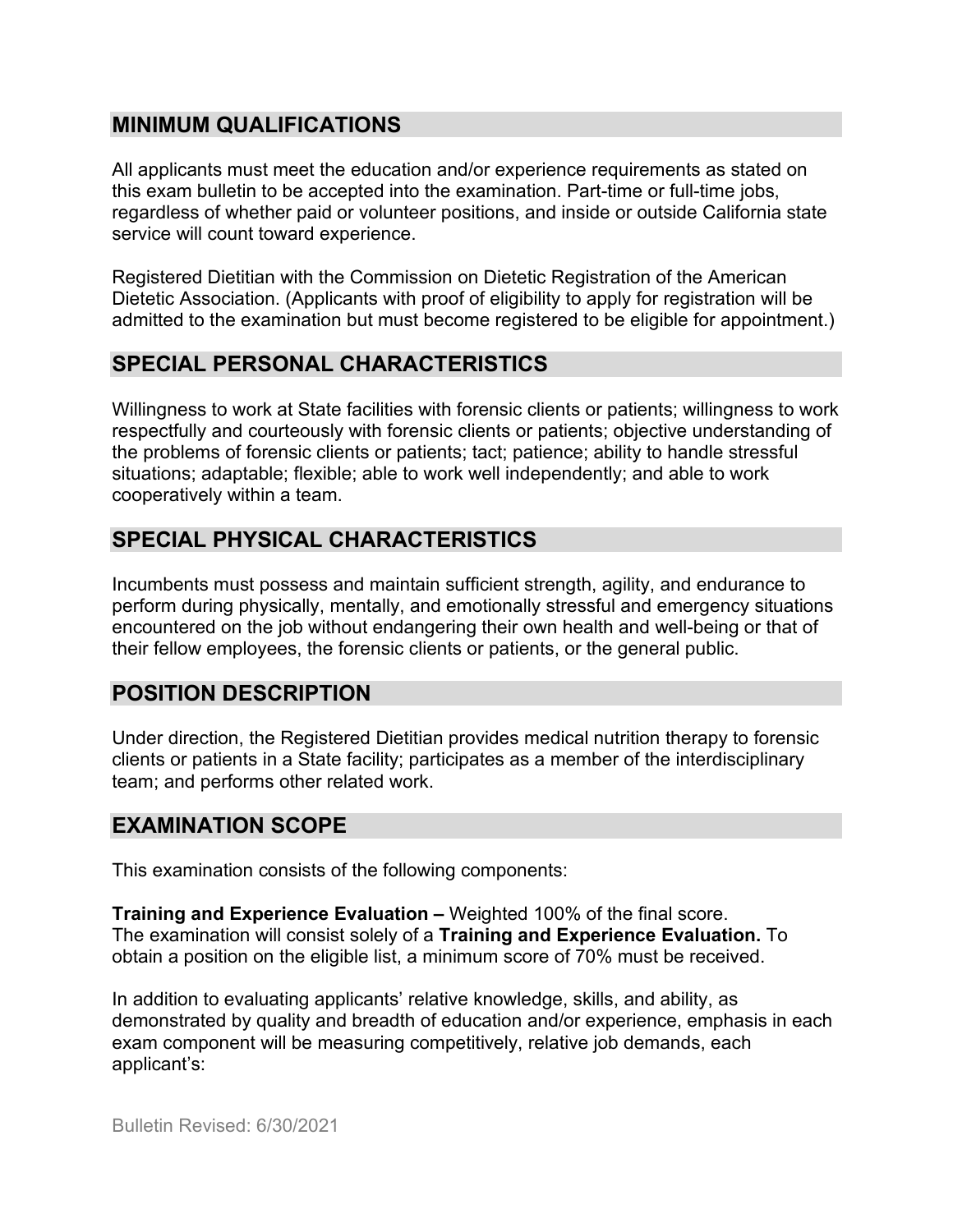#### **Knowledge of:**

- 1. Knowledge of principles, practices, and theories of nutrition and dietetics including medical nutrition therapy.
- 2. Knowledge of methods of planning, preparing and serving food to a large number of persons.
- 3. Knowledge of the special dietary requirements of developmentally or mentally disordered forensic clients or patients, pediatric and geriatric populations, and other client or patient groups.

#### **Ability to:**

- 1. Ability to apply the principles and practices of nutrition and dietetics, including medical nutrition therapy.
- 2. Ability to assess nutrition status and develop nutrition care plans.
- 3. Ability to communicate nutrition concerns and recommendations with the interdisciplinary team.
- 4. Ability to provide effective nutrition education and training.
- 5. Ability to analyze situations accurately and adopt an effective course of action.

## **ELIGIBLE LIST INFORMATION**

A Servicewide, Open eligible list for the **REGISTERED DIETITIAN (Safety)** classification will be established for use by all state agencies.

The names of **successful** competitors will be merged onto the eligible list in order of final score regardless of exam date. Eligibility expires **12 months** after it is established. Applicants must then retake the examination to reestablish eligibility.

Veterans' Preference will be granted for this examination. In accordance with Government Codes 18973.1 and 18973.5, whenever any veteran, or widow or widower of a veteran achieves a passing score on an open examination, he or she shall be ranked in the top rank of the resulting eligible list.

Veterans status is verified by the California Department of Human Resources (CalHR). Information on this program and the Veterans' Preference Application (Std. form 1093) is available online at the following website:

<https://www.jobs.ca.gov/CalHRPublic/Landing/Jobs/VeteransInformation.aspx>

Additional information on veteran benefits is available at the Department of Veterans Affairs.

Career credits are not granted for examinations administered on an Open or Promotional basis.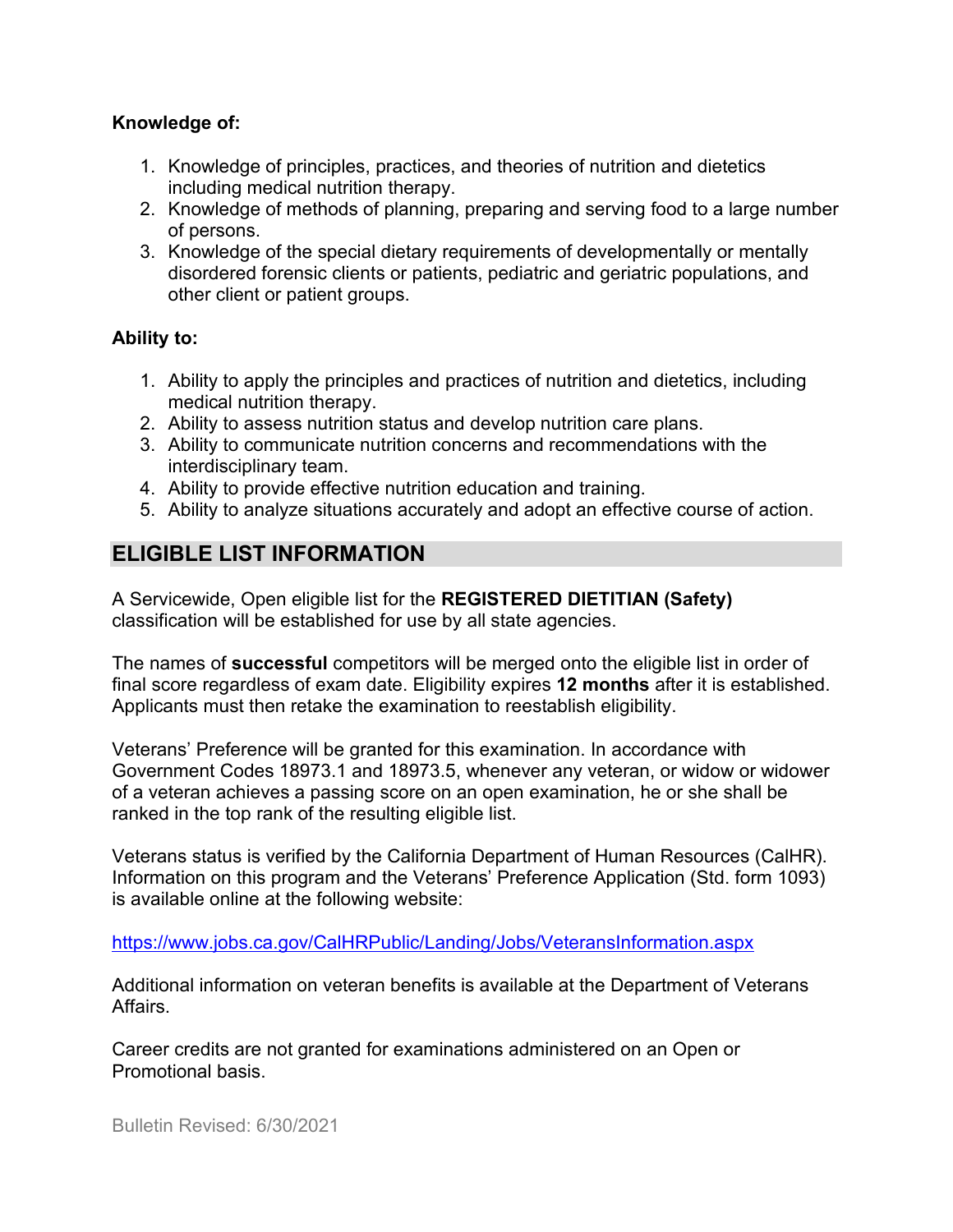## **PREPARING FOR THE EXAMINATION**

Here is a list of suggested resources to have available prior to taking the exam.

- 1. **Employment History:** Employment dates, job titles, organization names and addresses, names of supervisors or persons who can verify your job responsibilities, and phone numbers of persons listed above.
- 2. **Education:** School names and addresses, degrees earned, dates attended, courses taken (verifiable on a transcript), persons or office who can verify education, and phone numbers of persons or offices listed above.
- 3. **Training:** Class titles, certifications received, names of persons who can verify your training, and phone numbers of persons listed above.

## **TAKING THE EXAMINATION**

**Step 1. Submit your application following the instructions above.**

**Step 2. [Click on this link to take the Registered Dietitian \(Safety\)](https://www.surveymonkey.com/r/9Q6W3TP) examination.**

**Once your application has been received and it has been determined that you meet the Minimum Qualifications for entrance into the examination, your examination will be processed, and you will receive your exam results by mail within 4 – 6 weeks of the cut-off-date stated above.**

## **TESTING DEPARTMENTS**

Department of State Hospitals, State of California

#### **CONTACT INFORMATION**

Questions relating to this exam should be directed to:

Department of State Hospitals Selection Services Unit Monday through Friday, 8am to 5pm (excluding State Holidays) Phone: 916-651-8832 Email: [RegisteredDietitianSafety@dsh.ca.gov](mailto:RegisteredDietitianSafety@dsh.ca.gov)

California Relay Service: 1-800-735-2929 (TTY), 1-800-735-2922 (Voice). TTY is a Telecommunications Device for the Deaf, and is reachable only from phones equipped with a TTY Device.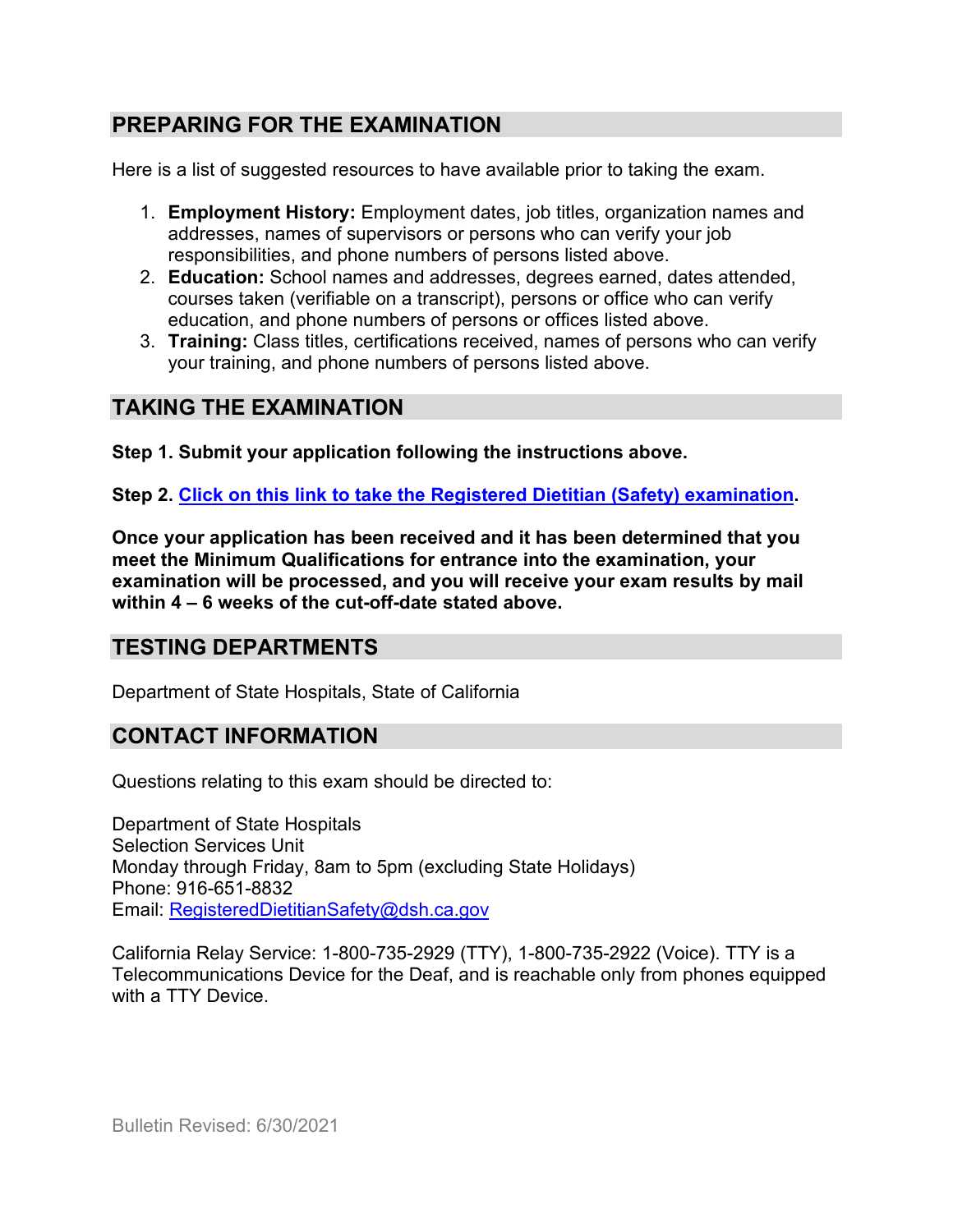## **EQUAL OPPORTUNITY EMPLOYER**

The State of California is an equal opportunity employer to all, regardless of age, ancestry, color, disability (mental and physical), exercising the right of family care and medical leave, gender, gender expression, gender identity, genetic information, marital status, medical condition, military or veteran status, national origin, political affiliation, race, religious creed, sex (includes pregnancy, childbirth, breastfeeding, and related medical conditions), and sexual orientation.

## **DRUG-FREE STATEMENT**

It is an objective of the State of California to achieve a drug-free State work place. Any applicant for State employment will be expected to behave in accordance with this objective, because the use of illegal drugs is inconsistent with the law of the State, the rules governing civil service, and the special trust placed in public servants.

## **GENERAL INFORMATION**

Examination and/or Employment Application (STD 678) forms are available at the California Department of Human Resources, local offices of the Employment Development Department, and through your CalCareer Account at the following website:

#### **[http://www.CalCareers.ca.gov/](http://www.calcareers.ca.gov/)**

If you meet the requirements stated on this examination bulletin, you may take this examination, which is competitive. Possession of the entrance requirements does not assure a place on the eligible list. Your performance in the examination described in this bulletin will be rated against a predetermined job-related rating, and all applicants who pass will be ranked according to their score.

The Department of State Hospitals reserves the right to revise the examination plan to better meet the needs of the service, if the circumstances under which this examination was planned change. This examination may be canceled by the Department of State Hospitals at any time prior to the establishment of the employment list. Such revision or cancelation will be in accordance with civil service laws and rules and all applicants will be notified.

General Qualifications: Applicants must possess essential personal qualifications including integrity, initiative, dependability, good judgement, the ability to work cooperatively with others, and a state of health consistent with the ability to perform the assigned duties of the class. A medical examination may be required. In open examinations, investigation may be made of employment records and personal history and fingerprinting may be required.